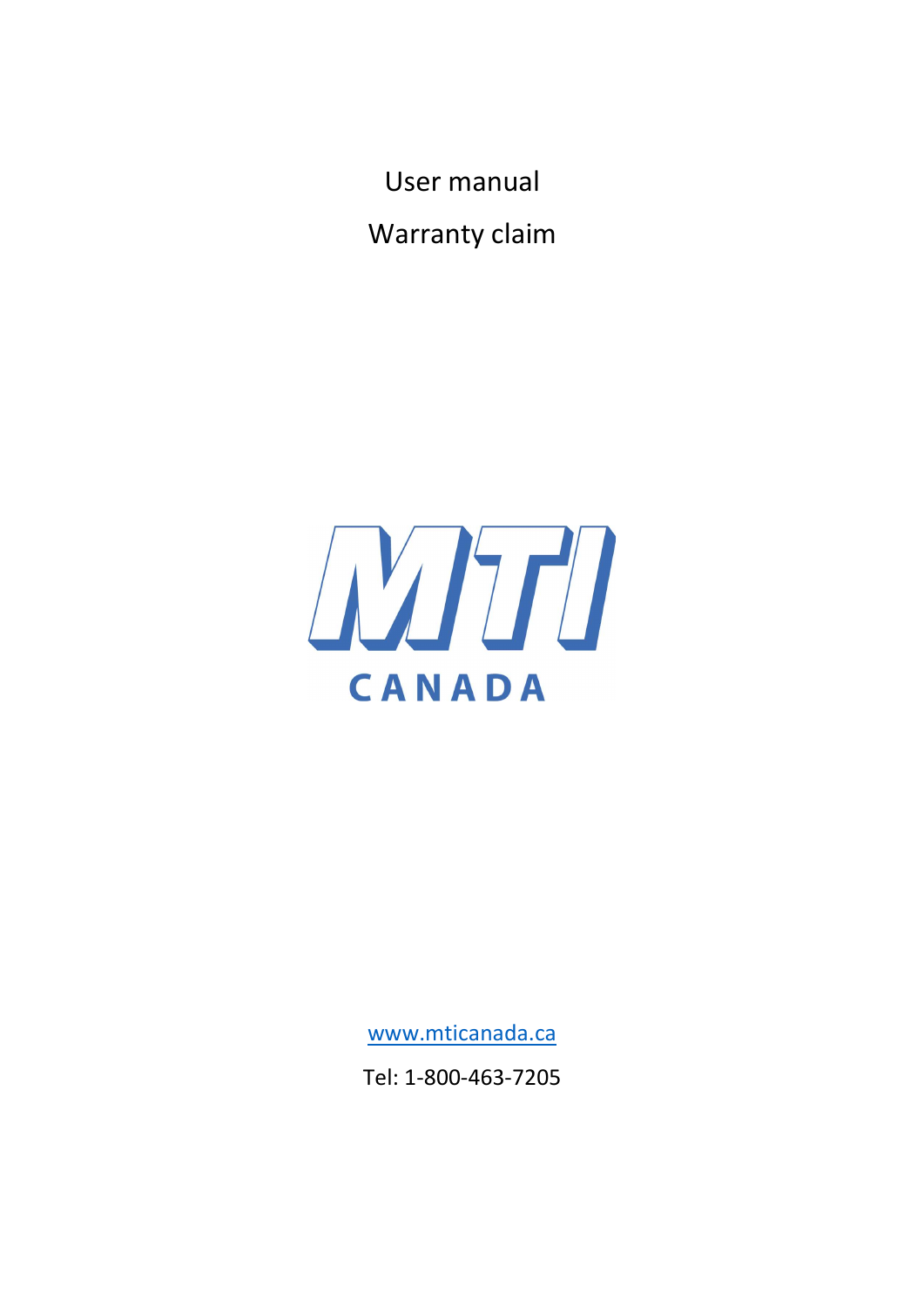Over the past twelve months, we have invested time and money to develop a web module that will make it easier for you to submit and manage your warranty claims. We invite you to send us any comments in order to improve this tool.

### Steps to submit a warranty claim:

- 1. Log in to the Dealer Zone of our website using your login credentials. If you do not yet have credentials, please click Request Access.
- 2. Click on Warranties



## 3. Click on Claims

| WT<br>CANADA |                                                    |                             | Which product are you searching for?<br>* Search by name or product code |                                                             | $\alpha$                             |                                                                         | $(0)$ $\blacksquare$                       |
|--------------|----------------------------------------------------|-----------------------------|--------------------------------------------------------------------------|-------------------------------------------------------------|--------------------------------------|-------------------------------------------------------------------------|--------------------------------------------|
| Home         | Catalog                                            | <b>Brands</b>               | <b>Documents</b>                                                         | <b>Promotions</b>                                           | <b>Warranties</b><br><b>Invoices</b> | <b>Company profile</b>                                                  | Français<br>Logout                         |
|              | ★ Home > Warranties<br><b>REGISTERED EQUIPMENT</b> |                             | <b>CLAIMS</b>                                                            |                                                             |                                      |                                                                         |                                            |
|              | <b>REGISTER AN EQUIPMENT</b>                       |                             |                                                                          |                                                             |                                      |                                                                         |                                            |
|              | Br:<br><b>Brand</b>                                | Product +<br>٠<br>Product # | Seria<br>Serial # $\triangle$<br>٠                                       | Nam<br>Invoice M<br>$\bullet$<br><b>Invoice MTI</b><br>Name | Address<br>٠<br><b>Address</b>       | Phone<br>÷<br>⇔<br>Phone<br><b>Buy date</b><br>$\overline{\phantom{0}}$ | Sou<br>Sta<br><b>Status</b><br>÷<br>Source |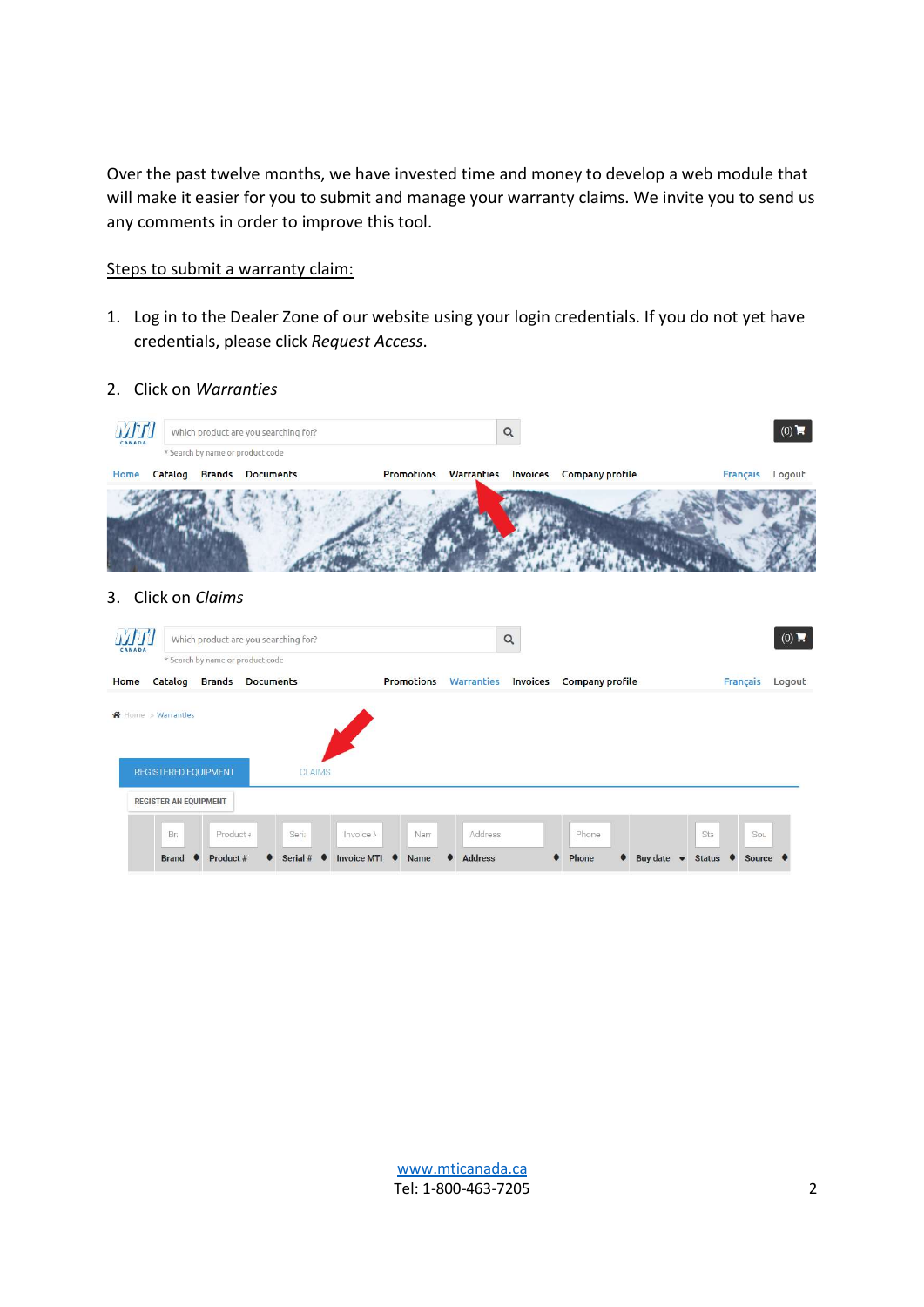# 4. To start a new claim, click on Make a claim

| <b>WITI</b><br>CANADA |                      |               | Which product are you searching for?<br>* Search by name or product code |                    |              |                   |                           | $\alpha$        |                        |   |                       |   |                      | $(0)$ $\blacksquare$ |
|-----------------------|----------------------|---------------|--------------------------------------------------------------------------|--------------------|--------------|-------------------|---------------------------|-----------------|------------------------|---|-----------------------|---|----------------------|----------------------|
| Home                  | Catalog              | <b>Brands</b> | <b>Documents</b>                                                         |                    |              | <b>Promotions</b> | <b>Warranties</b>         | <b>Invoices</b> | <b>Company profile</b> |   |                       |   | Français             | Logout               |
|                       | Home > Warranties    |               |                                                                          |                    |              |                   |                           |                 |                        |   |                       |   |                      |                      |
|                       |                      |               |                                                                          |                    |              |                   |                           |                 |                        |   |                       |   |                      |                      |
|                       | REGISTERED EQUIPMENT |               |                                                                          | <b>CLAIMS</b>      |              |                   |                           |                 |                        |   |                       |   |                      |                      |
|                       | <b>MAKE A CLAIM</b>  |               |                                                                          |                    |              |                   |                           |                 |                        |   |                       |   |                      |                      |
|                       |                      | m Numb        |                                                                          | All                | $\checkmark$ |                   | Customer Nar              |                 | Phone                  |   | Product Numb          |   | Serial Numb          |                      |
|                       | <b>Claim</b>         | mber          | <b>Claim Date</b>                                                        | ٠<br><b>Status</b> |              | <b>Updated On</b> | ÷<br><b>Customer Name</b> | ٠               | Phone                  | ÷ | <b>Product Number</b> | ⇔ | <b>Serial Number</b> |                      |

5. From the drop-down menu, choose the brand of equipment for which you wish to file a claim.

| Home |                     | Catalog Brands Documents |  | Promotions Warranties Invoices Company profile | Français Logout |  |
|------|---------------------|--------------------------|--|------------------------------------------------|-----------------|--|
|      |                     |                          |  |                                                |                 |  |
|      | 备 Home > Warranties |                          |  |                                                |                 |  |
|      |                     |                          |  |                                                |                 |  |

| REGISTERED EQUIPMENT                                        |            | <b>NEW CLAIM</b>               |                        |             |                                |               |                              |    |        |
|-------------------------------------------------------------|------------|--------------------------------|------------------------|-------------|--------------------------------|---------------|------------------------------|----|--------|
| <b>MAKE A CLAIM</b><br>Claim Numb<br>$\div$<br>Claim Number | Claim Date | <b>Brand</b><br>Choose a brand | $\star$<br>$\check{ }$ |             | Product Numb<br>Product Number | $\Rightarrow$ | Serial Numb<br>Serial Number |    |        |
|                                                             |            | CANCEL                         |                        | <b>NEXT</b> |                                |               | Show<br>entries              | 10 | $\sim$ |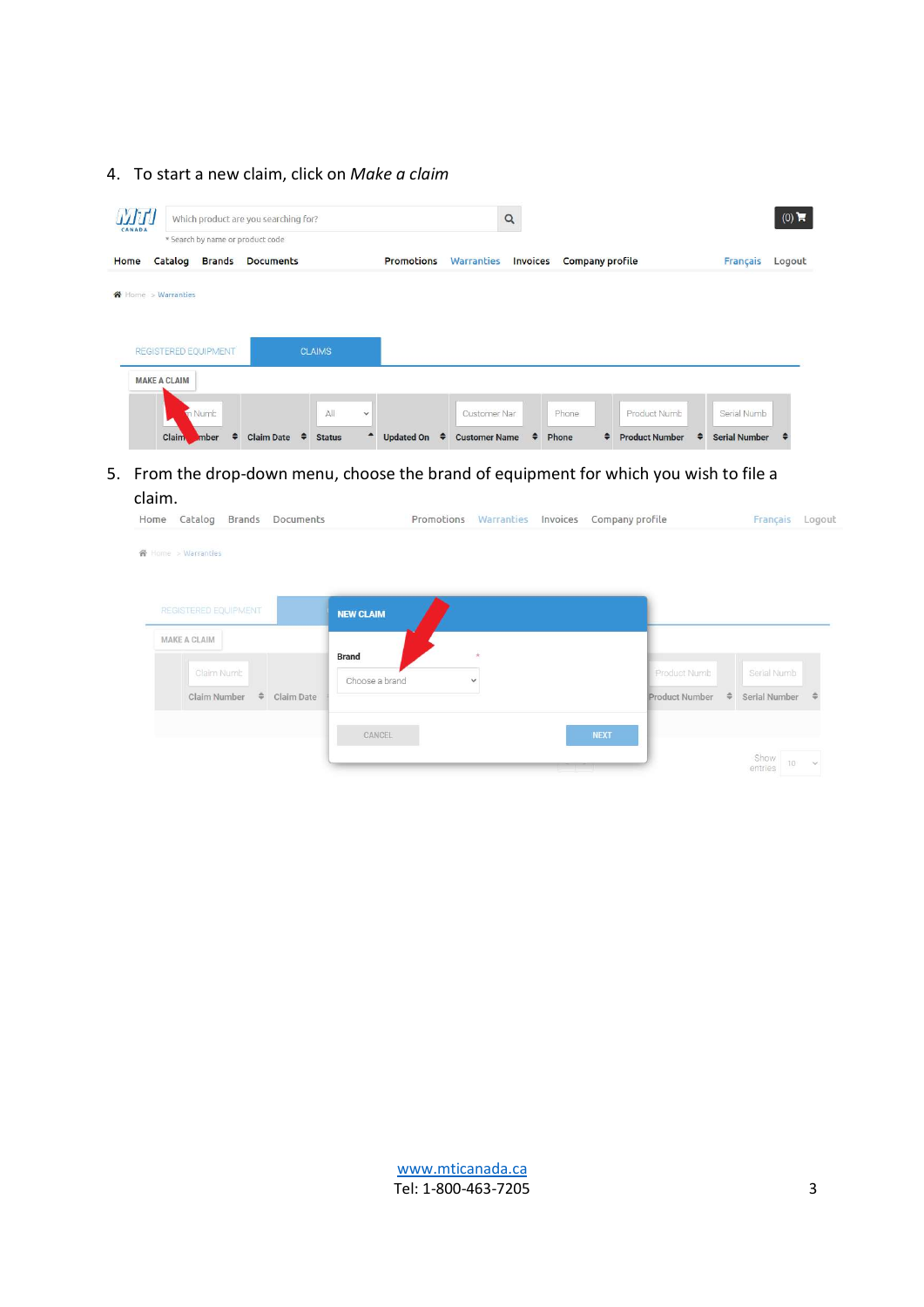6. Please write your name, phone number and the product number for which you wish to make a claim.

Next, you must select a serial number/invoice combination from those offered by the system.

In the Equipment State zone, you have to select In Stock (not sold) if your equipment is not sold at retail.

If the equipment is sold at retail, please choose from New, Very Good, Good or Bad.

To start the claim, click Save.

| <b>NEW CLAIM</b>                      |         |                        |              |
|---------------------------------------|---------|------------------------|--------------|
| <b>Dealer Contact</b>                 | $\star$ | Phone                  | ÷.           |
| Name Last Name                        |         | 4188394127             |              |
| Product #                             |         |                        | $\star$      |
| DUED2000IS - 2000W Inverter generator |         |                        |              |
|                                       |         |                        |              |
|                                       |         |                        |              |
| Ducar                                 |         |                        |              |
| <b>Brand</b><br>Serial #              |         |                        | $\star$      |
|                                       |         |                        | $\checkmark$ |
| <b>Invoice MTI</b>                    | $\star$ | <b>Equipment State</b> | ÷            |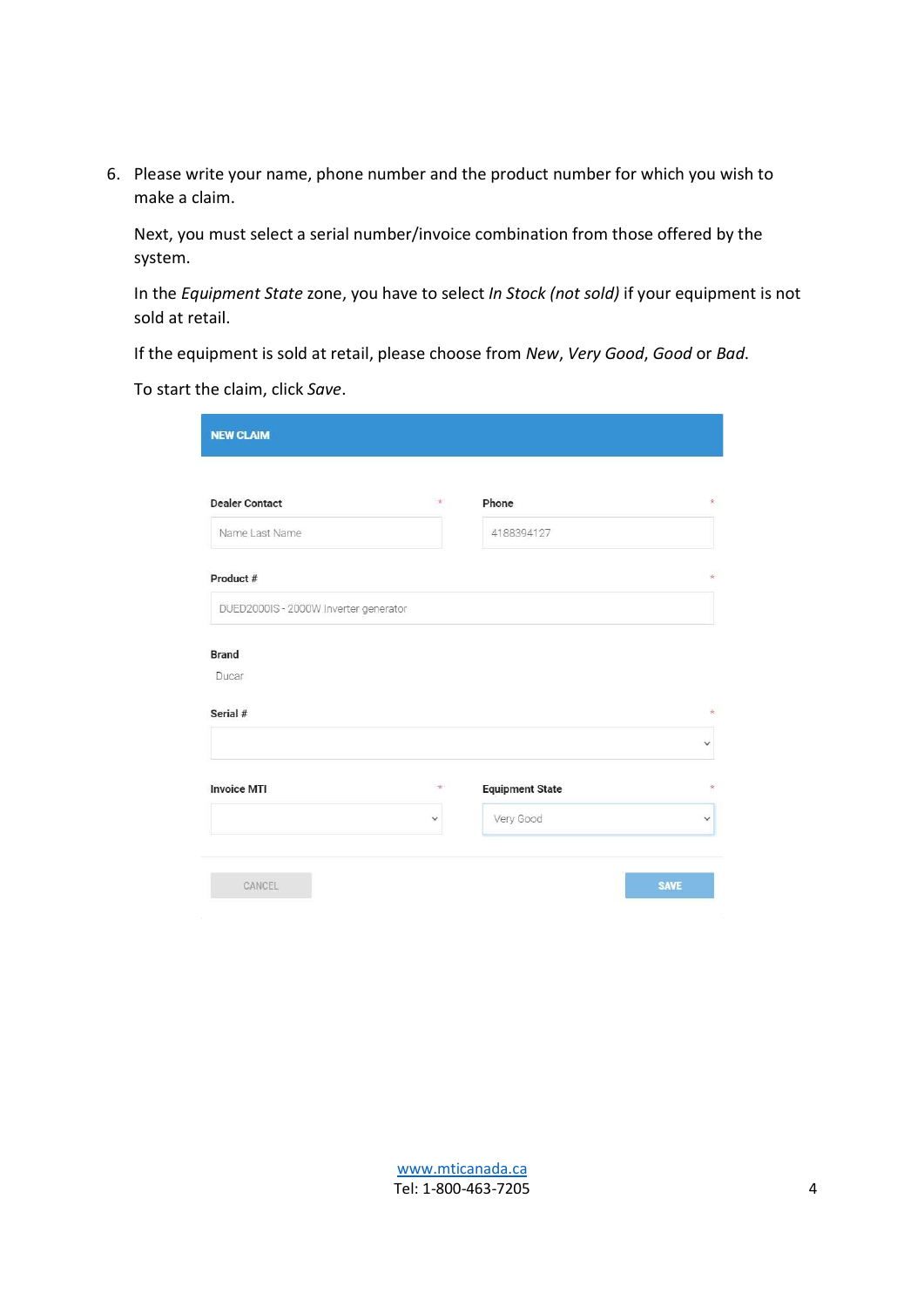# 7. Validate that the information in the Consumer and product information section is accurate. **CONSUMER AND PRODUCT INFORMATION**

| Claim Number     | G-3000004                                |
|------------------|------------------------------------------|
| Dealer Contact   | Name Last Name - 418 839-4127            |
| Claim Date       | 2022-05-10                               |
| Product          | DUED2000IS - 2000W Inverter<br>generator |
| Brand            | DUCAR                                    |
| Serial Number    | 17062404899                              |
| MTI Invoice      | 720871 2019-05-01                        |
| Equipment State  | Very Good                                |
| Use              | Consumer                                 |
| Sale Date        | 2022-01-11                               |
| Owner            |                                          |
| Customer Invoice | Invoice not available                    |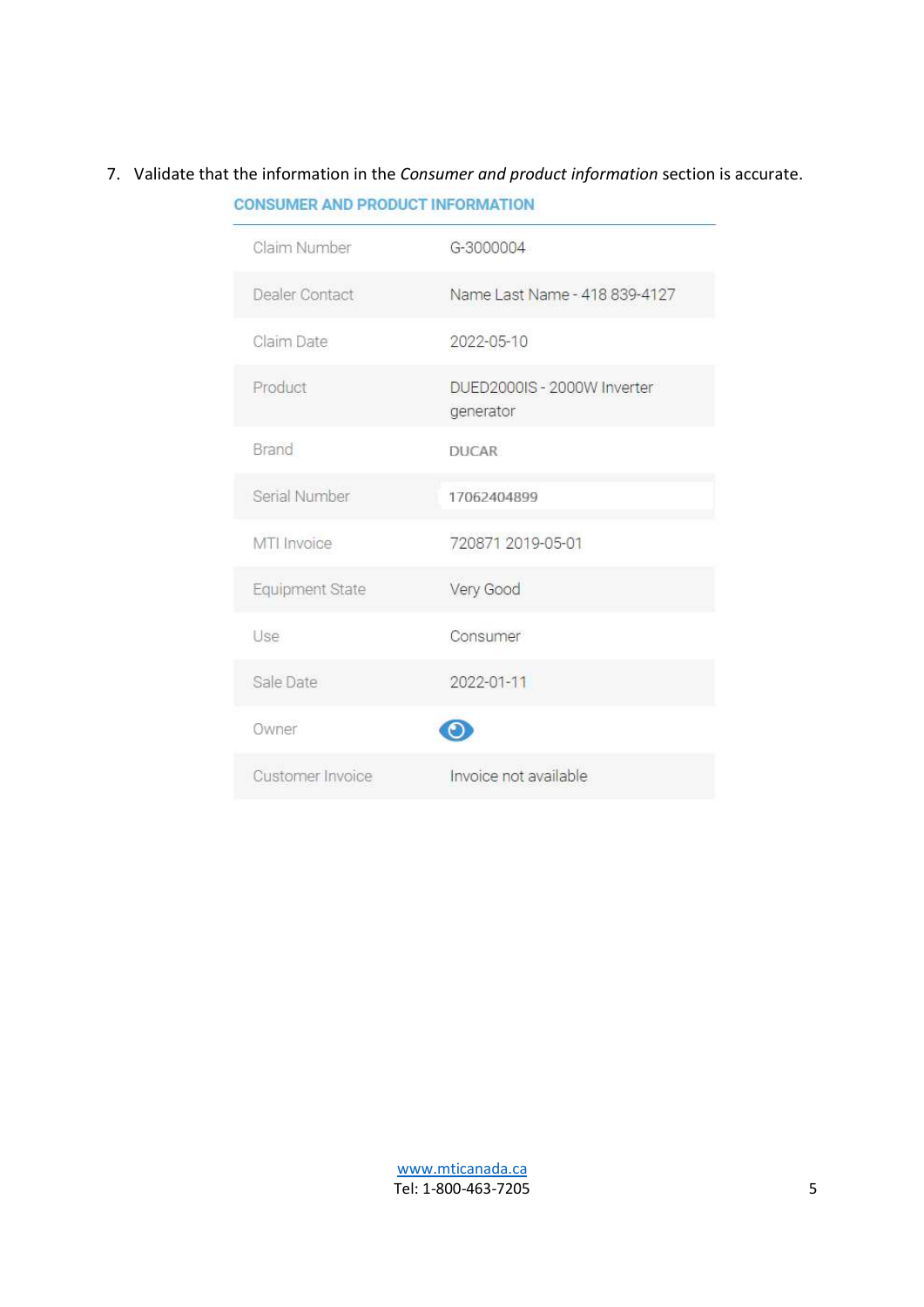8. Complete the Damage details section. Provide as much detail as possible in the Description of damage, Description of work done and Comments sections.

|                                  |              | DAMAGE DETAILS                   |              |                                 |             |
|----------------------------------|--------------|----------------------------------|--------------|---------------------------------|-------------|
|                                  |              | Date                             |              |                                 |             |
|                                  | Repair       |                                  |              |                                 |             |
|                                  |              | Number of Hours Used             |              |                                 |             |
|                                  |              | Number of acres                  |              | N/A                             |             |
|                                  |              | <b>Tractor Brand</b>             |              | N/A                             |             |
| <b>DAMAGE DETAILS</b>            |              |                                  |              |                                 |             |
| <b>Damage Date</b><br>2022-05-10 | $\star$<br>ä | <b>Repair Date</b><br>2022-05-10 | $\star$<br>ä | <b>Description of Damage</b>    |             |
| <b>Number of Hours Used</b>      | $\star$      | Number of acres                  |              | <b>Description of Work Done</b> |             |
| <b>Tractor Brand</b>             |              | <b>Tractor PTO HP</b>            |              | <b>Comments</b>                 |             |
|                                  |              |                                  |              |                                 |             |
| CANCEL                           |              |                                  |              |                                 | <b>SAVE</b> |
|                                  |              |                                  |              |                                 |             |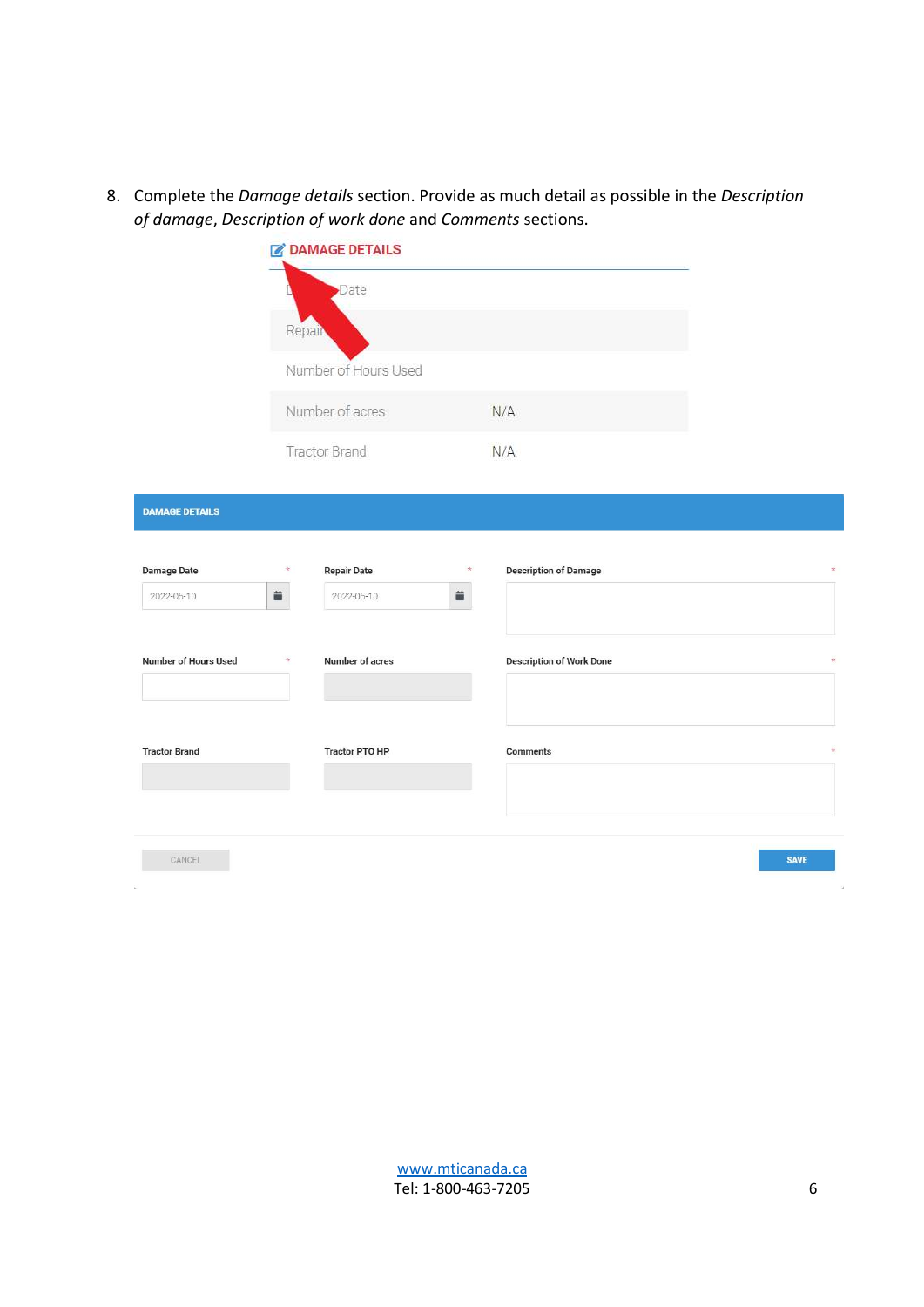9. Add one or more photos to support your claim. Be sure to provide enough photos for us to fully understand the situation. You can also add a comment for each photo if necessary.

| <b>IMAGE OF DAMAGE</b> |               |              |
|------------------------|---------------|--------------|
|                        |               | ADD AN IMAGE |
|                        |               |              |
| <b>ADD AN IMAGE</b>    |               |              |
| Add an image $*$       |               |              |
|                        | <b>Browse</b> |              |
| <b>Image Comments</b>  |               |              |
|                        |               |              |
| Cancel                 |               | <b>Save</b>  |
|                        |               |              |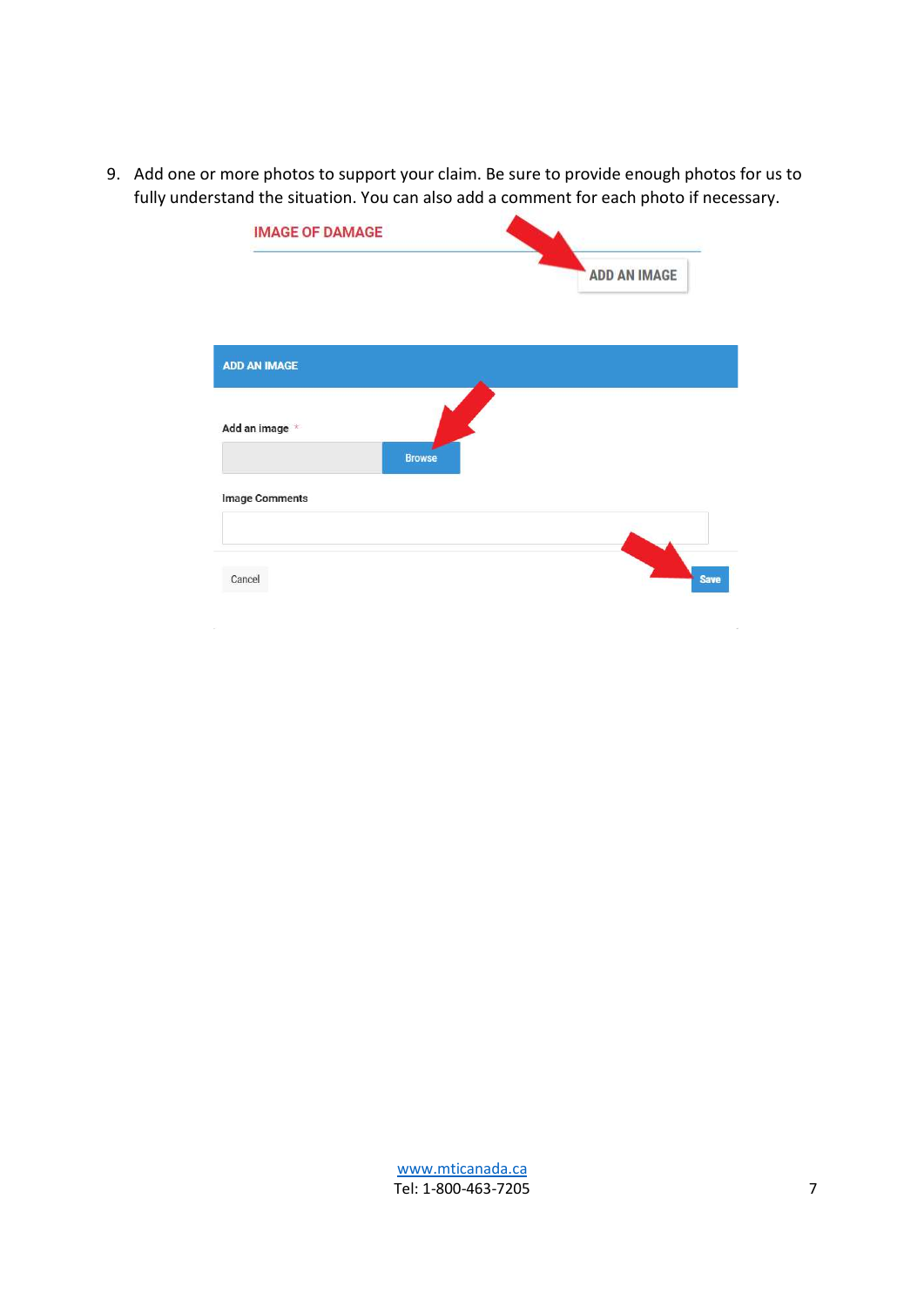| $v$ $r$ $r$<br>CANADA                   | Which product are you searching for?<br>* Search by name or product code |                      |                                      | $\alpha$      |                                                        |                       | $(0)$ $\blacksquare$ |
|-----------------------------------------|--------------------------------------------------------------------------|----------------------|--------------------------------------|---------------|--------------------------------------------------------|-----------------------|----------------------|
| Home                                    | Catalog Brands Documents                                                 | <b>Promotions</b>    | <b>Warranties</b>                    | Invoices      | Company profile                                        | Français              | Logout               |
| ★ Home > Warranties > Warranty Claims   |                                                                          |                      |                                      |               |                                                        |                       |                      |
| <b>CONSUMER AND PRODUCT INFORMATION</b> |                                                                          | <b>CLAIM LOG</b>     |                                      |               |                                                        |                       |                      |
| Claim Number                            | G-3000004                                                                | <b>DATE</b>          |                                      | <b>STATUS</b> |                                                        | <b>USER</b>           |                      |
| Dealer Contact                          | Name Last Name - 418 839-4127                                            | 2022-05-10           |                                      | Saved         |                                                        |                       |                      |
| Claim Date                              | 2022-05-10                                                               |                      | · Damage Details                     |               | Please fill all the sections before sending your claim |                       |                      |
| Product                                 | DUED2000IS - 2000W Inverter<br>generator                                 |                      | · Image of damage<br>· Claim details |               |                                                        |                       |                      |
| Brand                                   |                                                                          |                      |                                      |               |                                                        | SEND TO MTI           |                      |
| Serial Number                           |                                                                          | <b>CLAIM DETAILS</b> |                                      |               |                                                        |                       |                      |
| MTI Invoice                             | 720871 2019-05-01                                                        |                      |                                      |               | <b>INITIAL CLAIM</b>                                   | FINAL CREDIT          |                      |
| Equipment State                         | Very Good                                                                | <b>MTI PARTS</b>     |                                      |               |                                                        |                       |                      |
| Use                                     | Consumer                                                                 | <b>PRODUCT</b>       |                                      |               | <b>MTI INVOICE</b>                                     | <b>OTY UNIT PRICE</b> | <b>TOTAL</b>         |
|                                         |                                                                          | OTHER                |                                      |               |                                                        |                       |                      |

#### 10. Complete the Claim Details section

On the Product line, you may add the parts you wish to claim. These parts must have been purchased from MTI Canada. You must indicate on which invoice the parts were purchased as well as the quantity claimed.

In the labour section, you may indicate the time and the hourly rate claimed. Note that the maximum hourly rate authorized by manufacturers is capped.

| <b>BILLING - INITIAL CLAIM</b> |                     |              |                    |                     |
|--------------------------------|---------------------|--------------|--------------------|---------------------|
| <b>MTI PARTS</b>               |                     |              |                    |                     |
| PRODUCT                        | <b>MTI INVOICE</b>  | QTY          | <b>UNIT PRICE</b>  | <b>TOTAL</b>        |
| Search by product number       | $\checkmark$        |              | $\circledcirc$     | $\circ$             |
| <b>OTHER</b>                   |                     |              |                    |                     |
| <b>DESCRIPTION</b>             |                     |              |                    | <b>TOTAL</b>        |
|                                |                     |              |                    | 0                   |
| <b>LABOUR</b>                  |                     |              |                    |                     |
|                                |                     | <b>HOURS</b> | <b>HOURLY RATE</b> | <b>TOTAL</b>        |
|                                |                     |              |                    | \$0.00              |
|                                |                     |              |                    | <b>TOTAL AMOUNT</b> |
|                                |                     |              |                    | \$0.00              |
| CANCEL                         |                     |              |                    | <b>SAVE</b>         |
|                                |                     |              |                    |                     |
|                                | www.mticanada.ca    |              |                    |                     |
|                                | Tel: 1-800-463-7205 |              |                    | 8                   |